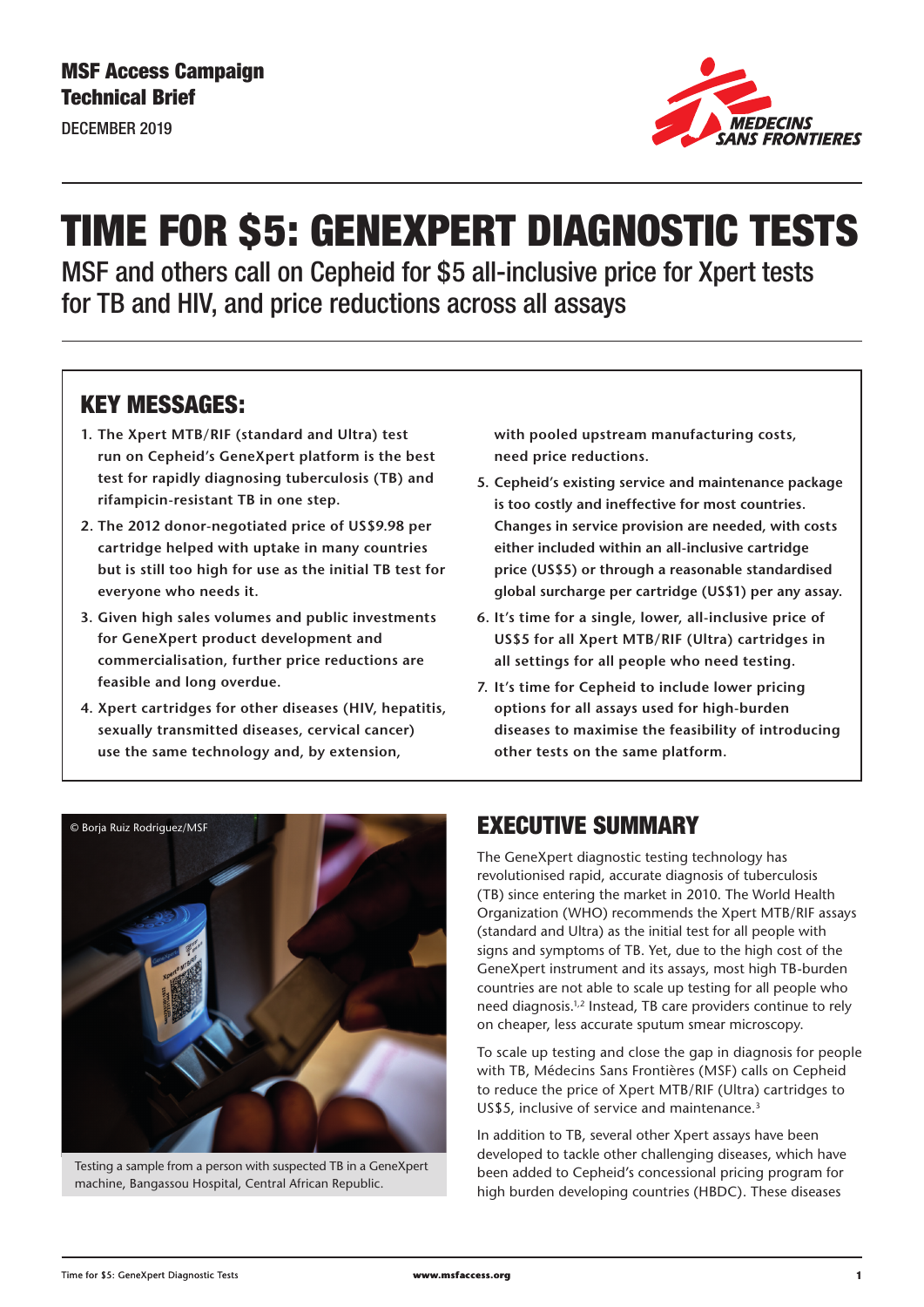include HIV, hepatitis B/C, human papillomavirus (HPV), and various sexually transmitted diseases (chlamydia, gonorrhea, trichomonas). Data from a recent analysis commissioned by MSF reveals that the costs to make the various assays should not be significantly different and that pooled volume-based discounts are likely across the entire menu of tests, given that most commodities (plastics and reagents) are common to all assays and target-specific reagents (e.g. primers and probes) are inexpensive. In addition, production costs are estimated to have significantly decreased over the years thanks to improvements in manufacturing efficiencies, expiration of royalties and increased volumes of sales.

But these cost savings are not reflected in Cepheid's prices. Given the economies of scale with respect to current and projected volumes as countries continue to increase testing for high-burden diseases such as TB, HIV and hepatitis – and taking advantage of integration of testing on one common instrument, the GeneXpert – a price reduction across all assays to US\$5, including service and maintenance, is a reasonable request.

Over the past two decades, Cepheid and the research and development (R&D) behind Xpert assays have had significant support from public and philanthropic funding, including an estimated US\$120 million from the US Department of Defense (DOD), US\$45 million from the US National Institutes of Health (NIH), and over US\$20 million via the Foundation for Innovative New Diagnostics (FIND), which was largely funded in past years by the Bill & Melinda Gates Foundation (BMGF).<sup>4</sup> In addition, recent US government and philanthropic contributions allowed the advancement of testing cartridges for Ebola (BMGF, Paul G. Allen Family Foundation),<sup>5,6</sup> the 10-plex extensively drug-resistant (XDR)-TB assay (NIH, FIND), $78$  and for syndromic panels for both tropical and viral haemorrhagic febrile illnesses, as well as mRNA-based differential host biomarkers (US DOD).<sup>9</sup>

This document provides evidence to support a reduction of pricing across all Cepheid's HBDC concessionally priced assays to reach the people in need of testing for TB and other high-burden infectious diseases. By reducing prices, countries will be able to improve infectious-disease control efforts by increasing and decentralising testing through expanded use of GeneXpert technology.

# A LOOK BACK: THE 2012 BUY-DOWN AGREEMENT FOR US\$9.98/TEST

In 2011, realising that the cartridge price was driving overall high costs for routine testing, global health actors including the leading donor agencies explored different strategies to reduce the cartridge price. They modelled global volumes expected from 2012 to 2014 (Figure 1),<sup>10,11,12,13,14</sup> in line with the WHO recommendations at the time (for people living with HIV or those in need of evaluation for MDR-TB), and for expected future recommendations (all people needing testing for pulmonary and extrapulmonary TB).<sup>15</sup> These analyses estimated that, by 2014, 3.7 million assays could be sold, and a volume-based price reduction could occur each year to reach a price point of about US\$10 per cartridge (Table 1). Rather than wait for the volumes to bring about a reduction in price, these actors were interested in reaching this US\$10 price immediately to catalyse rollout of this test and increase people's access to rapid diagnosis for drugsensitive and resistant TB.16,17

In 2012, Unitaid, USAID, BMGF and the US President's Emergency Plan for AIDS Relief (PEPFAR) negotiated a "buy-down" with Cepheid, based on achieving volumes of >4.7 million assays a year. Cepheid was given an upfront payment of US\$11.1 million to establish a ceiling ex-works<sup>a</sup> price of US\$9.98 per Xpert MTB/RIF assay for a 10-year period.11-14 Furthermore, according to the agreement with Cepheid, any improved assay would be priced at that same amount, or lowered in price, if any component was removed, or if any royalties had expired during the time period (original or improved assays).

In addition, the buy-down agreement stipulated that all Cepheid instruments were locked in at ex-works pricing based on prepayment (the GXIV with desktop computer at US\$17,000 and with a laptop at US\$17,500). The primary market was focused on public-sector purchasers in 145 eligible low- and middle-income countries (LMICs), namely government ministries, agencies, institutes, hospitals and prisons; NGOs and UN agencies (MSF, IOM, ICRC, Oxfam); and global funding mechanisms (Global Fund, Unitaid, PEPFAR, USAID, CDC, GDF).11-14

#### **FIGURE 1:**

### PROJECT-BASED PROCUREMENT PROJECTIONS OF XPERT MTB/RIF CARTRIDGES, 2012-2014



a "Ex works" means that the seller fulfils their obligation to deliver when they have made the goods available at the premises (i.e. works, factory, warehouse, etc) to the buyer. The buyer bears all costs and risks involved in taking the goods from the seller's premises to the desired destination.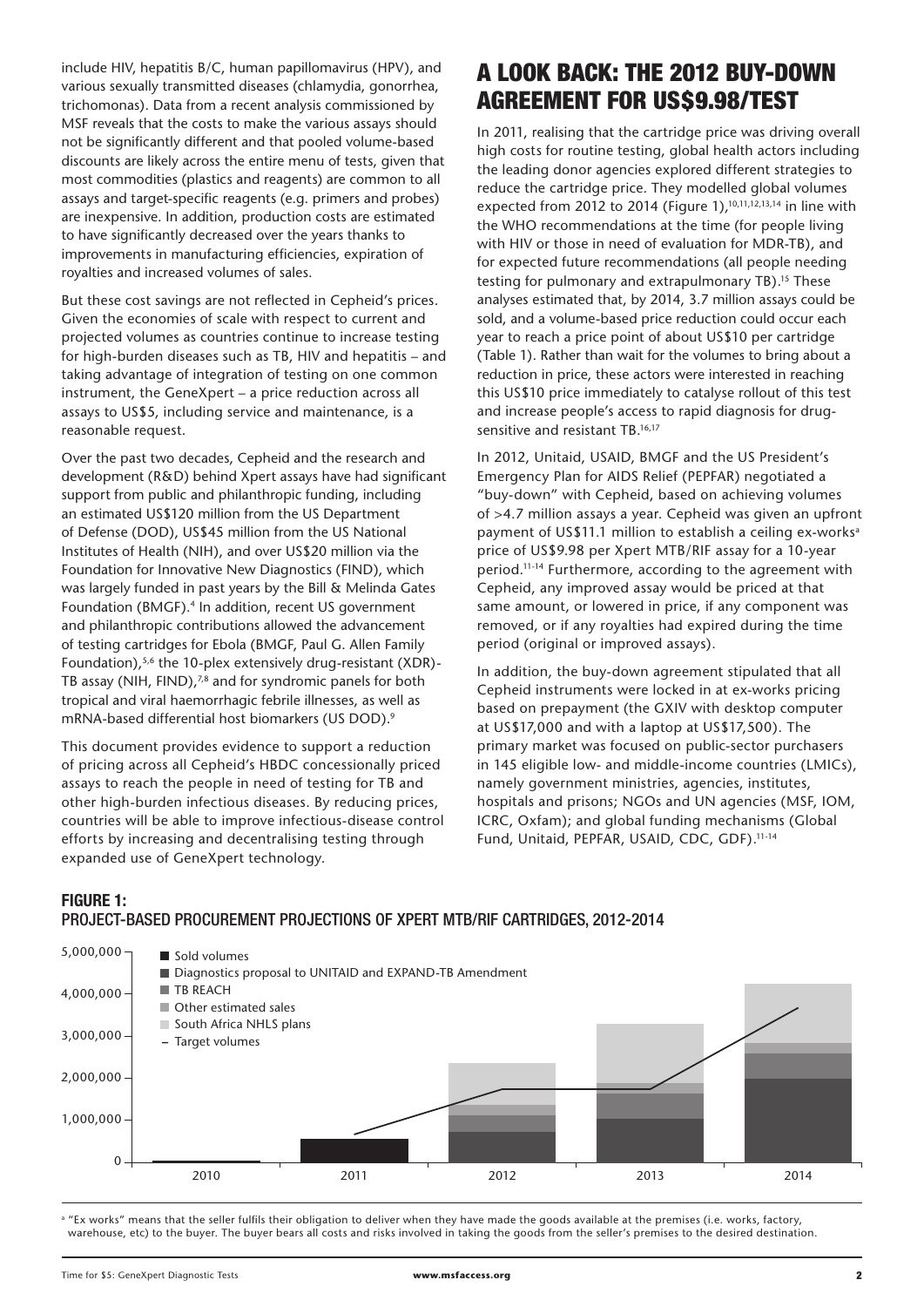**Table 1:** Volume-based pricing reduction scheme used in 2012 buy-down agreement for Xpert MTB/RIF assays

| <b>Global volume of cartridges,</b><br>estimated annual | <b>FIND-negotiated price,</b><br><b>USS</b> |
|---------------------------------------------------------|---------------------------------------------|
| >600,000                                                | 16.86                                       |
| >1,700,000                                              | 14.00                                       |
| >3,700,000                                              | 10.72                                       |
| >4,700,000                                              | 9.98                                        |

FIND, Foundation for Innovative New Diagnostics

### TODAY: VOLUMES AND COST OF GOODS

#### Volumes sold to date

To date, the cost of the Xpert MTB/RIF assay remains the same as negotiated in 2012, despite higher sales volumes and future forecasts for TB testing. Global sales in the **public sector alone** surpassed the original predictions of 3.7 million cartridges, as modelled in 2012, reaching actual annual sales of nearly 12 million cartridges in 2018 (Figure 2). Over 45 million cartridges and more than 45,000 modules were sold in 2010-2018, again in just the public sector, as reported by Cepheid under their HBDC concession-pricing program (Figure 3).18

#### **FIGURE 2:**  XPERT MTB/RIF ASSAY CARTRIDGES SOLD, 2010-2018

Over the years, cartridges have become available through HBDC concessional pricing for other priority diseases, including HIV, hepatitis B and C, HPV, and the common sexually transmitted infections (STIs) of *Chlamydia trachomatis, Neisseria gonorrhea and Trichomonas vaginalis*. 19 While a useful way to expand testing beyond TB, the HBDC concessional-pricing list of assays available for LMICs is a fraction of the complete menu of assays offered by Cepheid. Additional assays for other pathogens or resistance that could be useful to include in the concessional-pricing program are Xpert Flu/RSV (respiratory syncytial virus), Carb-R (carbapenem resistance, for testing resistance to the TB drugs imipenem and meropenem), or GBS (group B streptococcus). Current donor and domestic funding mechanisms could then utilise the broader HBDC menu of tests as the networks continue to scale up, thus increasing manufacturing and production volumes across all assays (Figure 4).<sup>20.21</sup>

Today, all viral assays have been locked in at a price of US\$14.90, which is far higher than the current price (US\$9.98) for the MTB assays. However, previous pricing projections related to volume-based expansion proposed lower price marks (Figure 4). If one considers total volumes across all assays in the HBDC programme, then all assays should be considered for the lower price mark (at or near US\$5), since the assays are produced on the same production lines and show little difference in components and assembly.

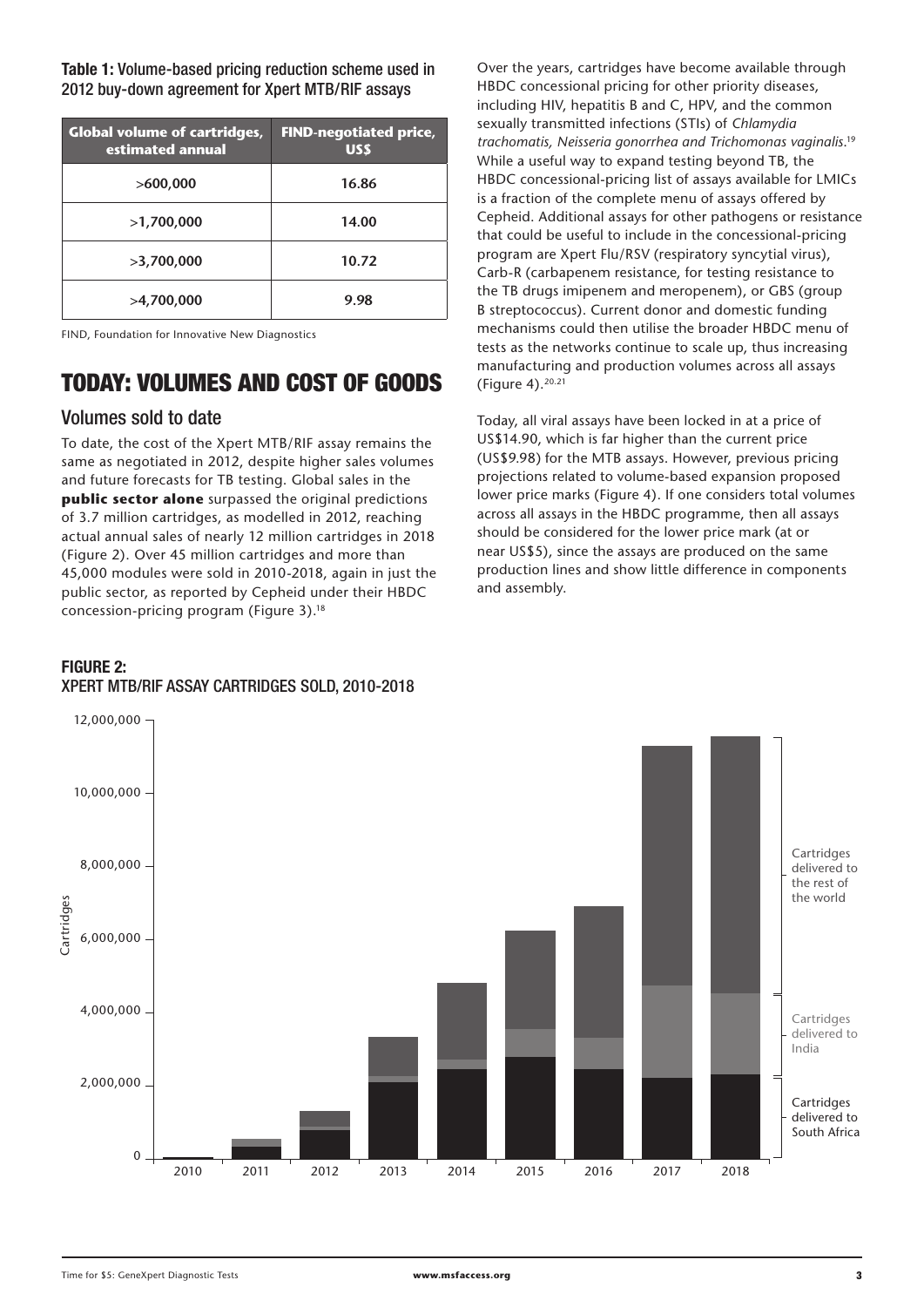#### **FIGURE 3:**  CONCESSION PRICING SALES FOR GENEXPERT MODULES AND XPERT MTB/RIF CARTRIDGES, 2010-2018



**FIGURE 4:** 

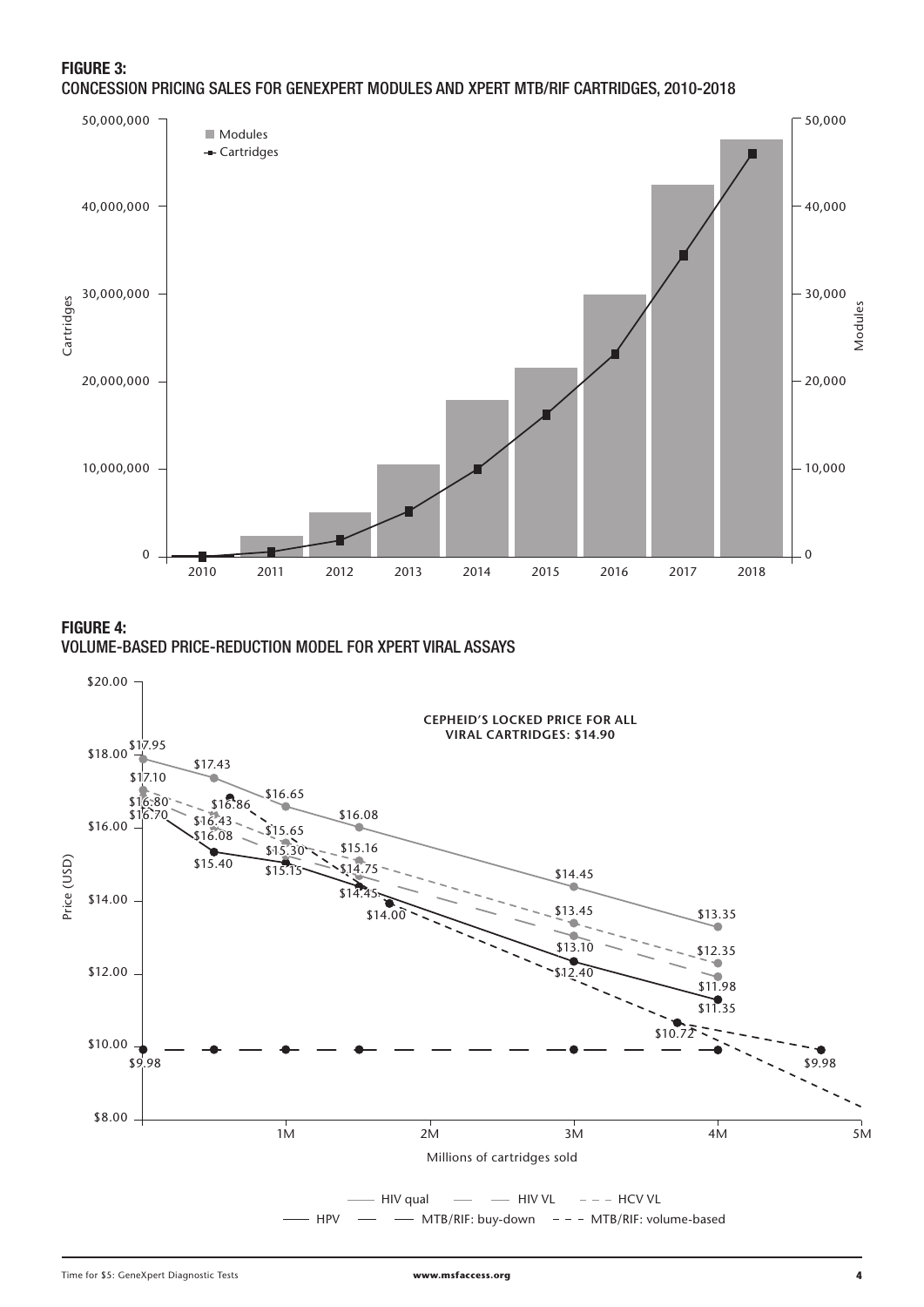### Estimated cost of goods

Questions are raised as to the difference in cost of goods sold (COGS) and manufacturing for all Cepheid products. COGS is the direct cost attributable to the production of the goods sold by a company, including the cost of materials, labour, manufacturing overhead, intellectual property (IP) and various indirect expenses.<sup>22</sup> In a 2011 public communication, Cepheid identified the ex-works price breakdown under the initial agreement with FIND in 2006 (US\$16.86) as "Cepheid's manufacturing cost + applicable royalties  $+ 20\%$  mark-up  $+ a$  distributor markup of 5%, if applicable."23 The question arises today as to how the variables outlined above have changed in the past decade and the impact these changes may have on the actual cost of assays of public health importance.

In recent years, MSF has contracted an external group (Cambridge Consultants, Cambridge, UK) to estimate COGS for various assays from different manufacturers,<sup>24</sup> including the Xpert MTB/RIF (\$18.00, 2012),<sup>25</sup> HIV viral load (\$10.91, 2015)<sup>26</sup> and MTB/RIF Ultra (\$8.82, 2018) assays,<sup>27</sup> all using 1 million assays manufactured per year on an automated production line (Table 2). The 2018 assessment included investigations with regards to the differences in both COGS and manufacturing of viral and bacterial cartridges using the MTB/RIF Ultra and HCV assays as examples. The analysis was done to identify differences in cartridge elements, configuration, assembly and manufacturing that might support the price of US\$14.90 per viral assay.

Although the study found a few qualitative differences between cartridge structure and reagents (Table 3), these factors did not justify a significant higher cost for manufacturing. However, standing royalties on specific components remained uncertain. A formal transparent COGS evaluation should be provided by Cepheid to justify cost differences.

#### **Table 3:** Qualitative differences between Xpert bacterial MTB/RIF Ultra and viral HCV assays

| Cartridge            | <b>Technical Specification</b>                                                 |                                                                            |  |  |
|----------------------|--------------------------------------------------------------------------------|----------------------------------------------------------------------------|--|--|
| Component            | <b>MTB/RIF Ultra</b><br>assay                                                  | <b>HCV viral load</b><br>assay                                             |  |  |
| Lid                  | Orientation of heat-seated film above<br>interface with reagent chamber lumens |                                                                            |  |  |
| Reagent<br>chamber   | 3 retaining beads,<br>2 filter inserts                                         | 2 retaining beads,<br>no filter, added<br>piece in collection<br>chamber   |  |  |
| Cuvette              | Different geometry, same fabrication                                           |                                                                            |  |  |
| <b>Plunger valve</b> | 3 parts: ultrasonic<br>coupler, circular<br>filter, plunger rod                | 3 parts: plunger<br>rod, no ultrasonic<br>coupler, rectangu-<br>lar filter |  |  |
| Base                 | No difference                                                                  |                                                                            |  |  |

When modelling the expansion of annual volumes to 10 million assays, a conservative estimate, the price for the Ultra assay significantly decreases to US\$4.64. Indeed, increase in sales volumes is one of the considerations for reducing the price that was outlined by Cepheid in their 2011 communication and is a well-accepted mechanism to lower manufacturing costs for diagnostic tests.<sup>23</sup> However, to date, no price reduction of the Xpert MTB/RIF assay has been implemented despite a continuous increase in volumes over the past decade. Current volumes hover at 12 million per year in the public sector in LMICs and are expected to increase to fulfil the WHO recommendations as the recommended first test for TB for all. If we consider that this volume does not include purchases for any other assays being sold under the Cepheid HBDC concessional pricing programme (as those volumes are not publicly disclosed), and that a 20-30% reduction in price may be overdue, related to the probable expiry of at least two royalties, the price could be further reduced to an estimated US\$3 per assay (US\$4.64 - US\$1.69 [royalty expiry estimate] = US\$2.95] (Figure 5).

#### **Table 2:** Estimates of cost of goods per 1 million Xpert cartridges sold annually

|                                                                                                                   | Cost of Goods Sold (COGS)*<br>by Assay |                                                          |                              |                                              |  |  |
|-------------------------------------------------------------------------------------------------------------------|----------------------------------------|----------------------------------------------------------|------------------------------|----------------------------------------------|--|--|
| <b>Assay</b><br><b>Component</b>                                                                                  | MTB/<br><b>RIF</b><br>$2012^{25}$      | <b>HIV</b><br><b>Viral</b><br><b>Load</b><br>$2015^{26}$ | MTB/<br><b>RIF</b><br>201827 | MTB/<br><b>RIF</b><br><b>Ultra</b><br>201827 |  |  |
| <b>Total (components</b><br>and overhead <sup>†</sup> )                                                           | \$18.00                                | \$10.91                                                  | \$8.63                       | \$8.82                                       |  |  |
| <b>Breakdown costs</b>                                                                                            |                                        |                                                          |                              |                                              |  |  |
| <b>IP</b> estimates                                                                                               | \$2.00                                 | \$1.91                                                   | \$1.69                       | \$1.69                                       |  |  |
| Reagents/chemistry                                                                                                | \$4.30                                 | \$1.78                                                   | \$1.23                       | \$1.42                                       |  |  |
| Parts and moulding<br>assembly (base/<br>cuvette holder,<br>cuvette, plunger<br>valve, reagent<br>reservoir, lid) | \$7.80                                 | \$5.47                                                   | \$3.50                       | \$3.50                                       |  |  |
| Final assembly                                                                                                    | \$3.90                                 | \$1.75                                                   | \$2.21                       | \$2.21                                       |  |  |

\* Per 1 million tests sold

†QC, facilities, clean room, support staff, management, supplier, etc IP, intellectual property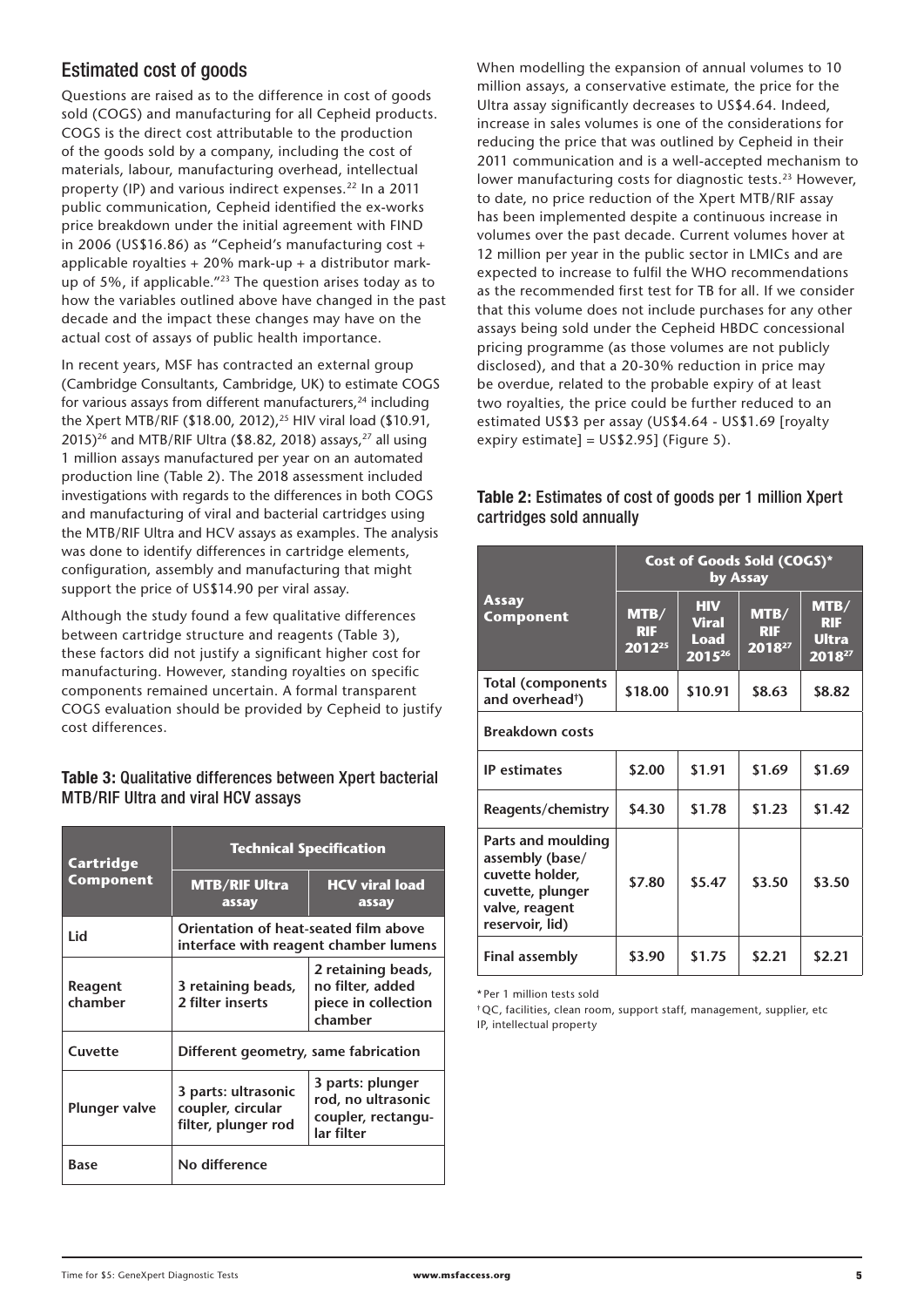**FIGURE 5:**  MODELLING PRICE REDUCTION WITH INCREASED VOLUMES SOLD OF XPERT ULTRA CARTRIDGES



*For detailed methodology and findings of the COGS analysis conducted by Cambridge Consultants, please see the online* 

### CONCLUSION: LOOKING AHEAD

Based on the 2018 independent COGS analysis, the cost of Xpert MTB/RIF and Ultra cartridges should be closer to US\$4.64 per cartridge (or lower), at volumes of 10 million per year. A decrease in the company's royalty commitments due to expired patents would result in an even lower cost. Service and maintenance should be included within the cartridge price to allow for all countries to have well-functioning fleets of GeneXpert instruments to meet public health needs.

With WHO recommending the use of Xpert MTB/RIF (standard and Ultra) as the initial upfront test for all people in need of evaluation for TB, predicted volumes to cover testing would reach nearly 30 million tests per year or even higher. But the current price of US\$9.98 per cartridge is limiting this needed increase in scale-up to fill the diagnostic gap. Cepheid has been benefitting from the buy-down price for many years but has not provided further volume-based price reductions to test many more people in need all over the world.

We urge manufacturers to price their products as affordably and fairly as possible, in line with their costs of goods, and to decrease prices at frequent intervals to reflect cost savings from improved manufacturing

efficiencies, expired royalties and increased global sales volumes over time. We also urge countries and regions to use proven cost-lowering mechanisms, such as pooled procurement, competition and price transparency; to waiver taxes and duties on products critical to global health; and to regulate price mark-ups by in-country distributors to better reflect a reasonable margin.

In an open letter to Cepheid in October 2019,<sup>3</sup> MSF together with over 120 public health and civil society groups and individuals called on the company to lower the price of Xpert cartridges to US\$5, inclusive of service and maintenance. Cepheid's response fell far short of the request,<sup>28</sup> with no plans to reduce the price nor to incorporate service and maintenance into the price of the cartridge. The company stated they "share" the desire for more affordable TB tests, and they hope for "breakthroughs" to enable affordable pricing in the future.

If these statements are true, then Cepheid should work to transparently demonstrate how they can break through the barriers to lowering the price for these lifesaving assays. It's time for people with urgent health needs to benefit from all the global investment driving the success of this technology and the company.